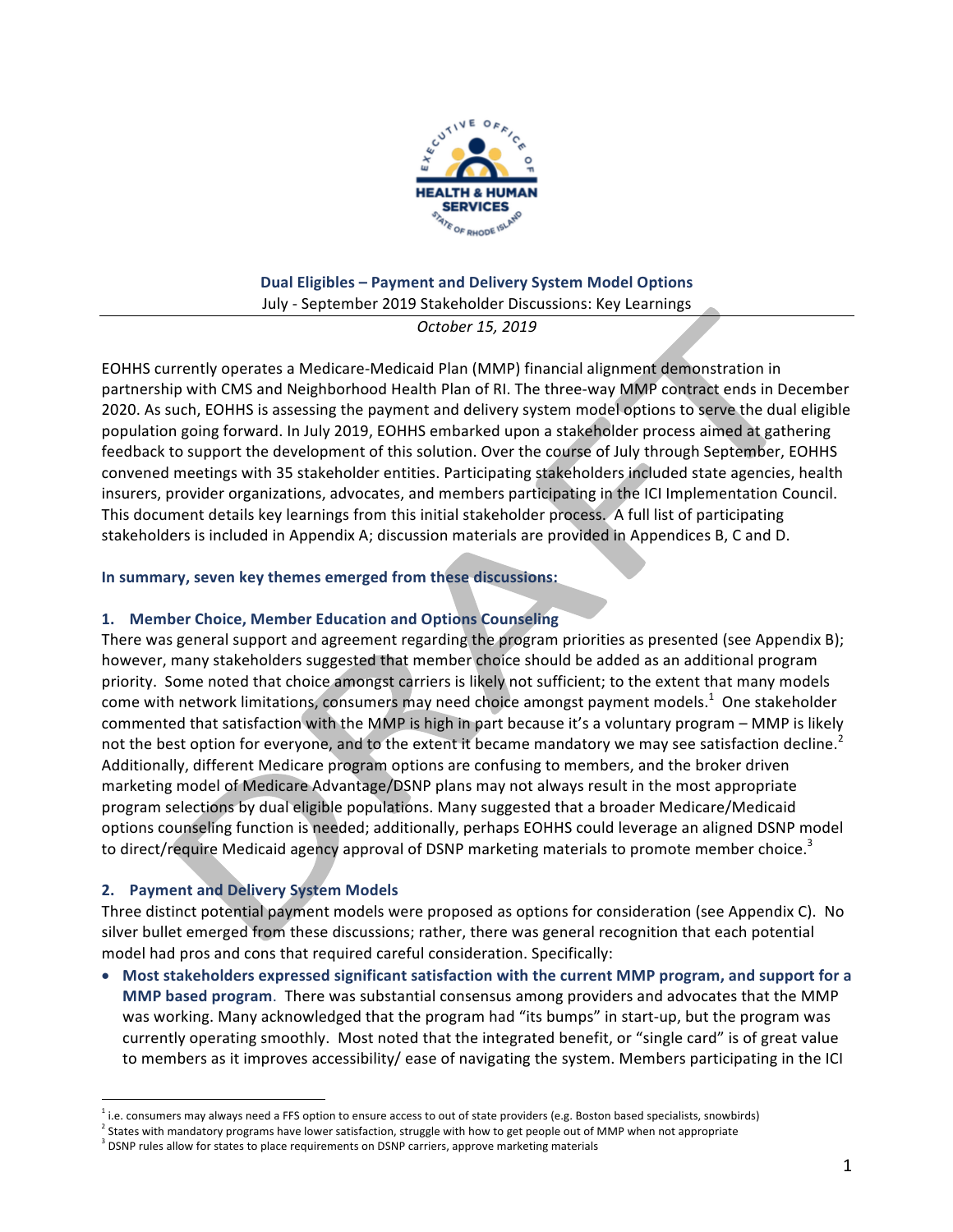Implementation Council expressed strong satisfaction with the MMP, particularly noting the single card, no copays, and broad network access as important to them. HCBS providers, nursing home providers and advocates all expressed strong support, specifically commenting that this program allowed for timely access to much needed HCBS services, and that this was critically important to providers and members.<sup>4,5</sup> Many expressed surprise that the state would consider alternatives, given their perception of strong current program performance. Many also noted that some of the longer-term goals of shifting to integrated care management, and value-based purchasing may simply be a "not yet," not a "not happening." However, the administrative burden of the three-way contract structure, and CMS program requirements on the state, plans, and providers was repeatedly acknowledged.

• Stakeholder response to a DSNP model was more mixed, with specific interest among a subset of carriers and primary care providers/Medicare ACOs. Most stakeholders acknowledged the importance of both a more sustainable financial model and an integrated solution – and were interested in exploring the financing mechanism under a DSNP, especially the more favorable Medicare rate setting adjustments available to carriers. There was a recognition that the DSNP model offers some distinct opportunities: EOHHS could leverage existing carrier investments in DSNP/Medicare Advantage plans, encourage/require Medicaid benefit enhancements, and reduce the administrative burden associated with the three-way MMP contract. Permanent authorization of the DSNP was cited as an assurance of program longevity that would encourage investment by some carriers and providers. While some thought the DSNP offered the opportunity to accomplish the same program goals without the administrative burden of a three-way contract; most were skeptical of the ability to achieve the same level of integration under an aligned DSNP model. Advocates also expressed concern regarding both the oversight model and the multi-state structure of DSNP contracts. Additionally, while some providers were highly supportive of the innovations underway by existing DSNP/Medicare Advantage plans who perhaps had a stronger organizational basis for value based purchasing models, many other providers cautioned that the plans who are currently participating in a DSNP model may rely on care delivery models that restrict member choice and the participation of all willing providers.

• Stakeholders were generally less supportive of a FFS based model.

Behavioral health representatives and PACE expressed interest in moving away from a health plan based, capitated model – but most others expressed significant concerns about losing the payment flexibility, critical administrative funding, and benefit flexibility associated with managed care. HCBS providers and advocates raised concerns that the care coordination function, which is a health plan function in the MMP, and which is critical to any model's success, could be effectively outsourced and separated from the payor - as effective care coordination would need to be linked to the ability to authorize access to services.<sup>6</sup> Medicare ACOs raised concerns that value based purchasing models, which were often described as critical to any effective payment model, could not be meaningful in a traditional Medicaid/FFS payment system absent integration/alignment with Medicare, and that it seemed unlikely outside of managed care models.

#### **3. Eligibility and Enrollment Processes**

 

Many stakeholders raised concerns regarding the complexity of the current eligibility and enrollment process and delays as a significant barrier to any effective payment model. The complexity of/delays in the

 $^4$  Providers noted that under the MMP, the plan currently authorizes significant HCBS for dual eligible populations who are not waiver eligible - this authorization would likely not occur in a FFS structure; additionally, the plan currently provides valuable and timely support to providers seeking refined/additional authorizations for populations with complex health care needs. HCBS providers commented that "when a member is in the MMP, *I know I can call and get them the services they need."*

 $^5$  The exception to this generally positive feedback came from BHDDH and the behavioral health community, many of whom did not see a significant value add to managed care for this population.

 $6$  Providers noted that that under the MMP, the plan currently authorizes HCBS for dual eligible populations who are not waiver eligible -- this authorization would likely not occur in a FFS structure; additionally, the plan currently provides valuable & timely support to providers seeking authorizations for complex populations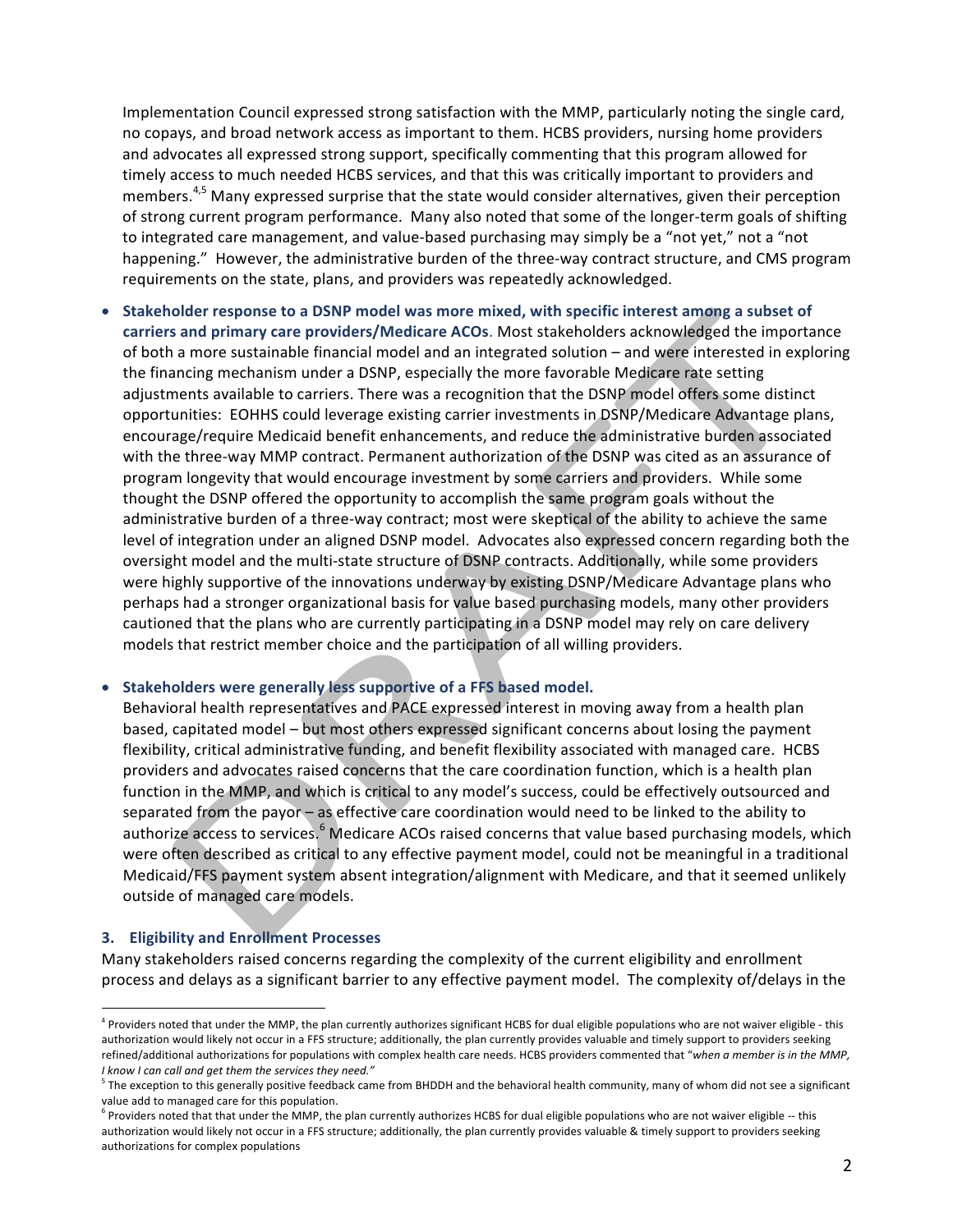current clinical level of care determination performed by the state coupled with the duplication between the state level of care determination and health plan service authorization was frequently noted.<sup>7</sup>

### **4. Care Coordination**

There was significant discussion regarding the important role of care coordination for populations in need of HCBS/LTC services. Currently, under the MMP, this function is performed by the managed care plan, and most providers and advocates stated that this process worked well, particularly in terms of providing substantially improved and timely access to needed HCBS and LTC services. There was recognition that this care coordination function was not currently well aligned with primary care providers, and that more work needs to be done to create a care coordination model that connects primary care providers, HCBS providers, behavioral health providers and other social service providers to support populations with complex health care needs.  $8$  There was also recognition that the primary caregiver for LTSS populations is often the HCBS provider and or specialist, as many of these members do not currently have a relationship with their primary care provider. It is therefore not clear where this role/care coordination function should reside. Many providers seemed to feel ill-equipped to play this role and were pleased with the health plan role under the current MMP structure. However, there was also general agreement that there had not been significant innovation in the care coordination model, nor implementation of value based purchasing strategies to date.

Care coordination was discussed distinctly relative to the SMI/SPMI and I/DD populations. In relation to the SMI/SPMI population, many stakeholders noted that care coordination most appropriately resides with CMHO and/or health home care coordinators who have unique competencies important to serving this complex population. BH providers generally saw less value in managed care, as care coordination through the MCO was typically seen as duplicative and less effective for this population compared to care coordination at the BH provider level. In relation to the I/DD population, many suggested a need for greater clarity in the delineation of roles and responsibilities and definition of care coordination processes, as there is currently no single point of coordination for the bifurcated medical and I/DD specific services this population utilizes.

#### **5. Specialized AEs, Provider Engagement and Value Based Purchasing**

 

There was a strong interest among many providers in exploring some form of Specialized AEs and valuebased purchasing models to support the dual eligible population. Many recognized the importance of increased provider engagement, and a movement away from fee for service provider payment as fundamental to any effective reform effort; however, this was offset by "reform fatigue" and a concern/ skepticism that these reforms would truly move forward or "stick." Many acknowledged the value of building VBP approaches within managed care, as managed care partners could more easily set up alternative payment models. However, many raised small numbers/low volume as a challenge to establishing APMs and recognized that the participation of multiple managed care plans could exacerbate this challenge. Some commented that the lack of innovative payment models under the MMP could be a function of timing, provider readiness and/or health plan expertise. Current Medicare ACOs strongly

 $^7$  Note: Minnesota separates level of care determination from eligibility determination – and delegates level of care determination to the plans. CMS requires that this delegation is based on state defined LOC determination template, and is coupled with careful oversight and frequent auditing to ensure appropriate access/use of services.

 $^8$  This challenge is consistent with national experience. As noted in a March 2019 study of care coordination models serving dual eligible beneficiaries, "Health plans continue to face care coordination challenges, though innovative solutions are emerging... Health plans continue to struggle to engage primary care providers (PCPs) in care coordination activities..." https://www.macpac.gov/publication/care-coordination-inintegrated-care-programs-serving-dually-eligible-beneficiaries-health-plan-standards-challenges-and-evolving-approaches/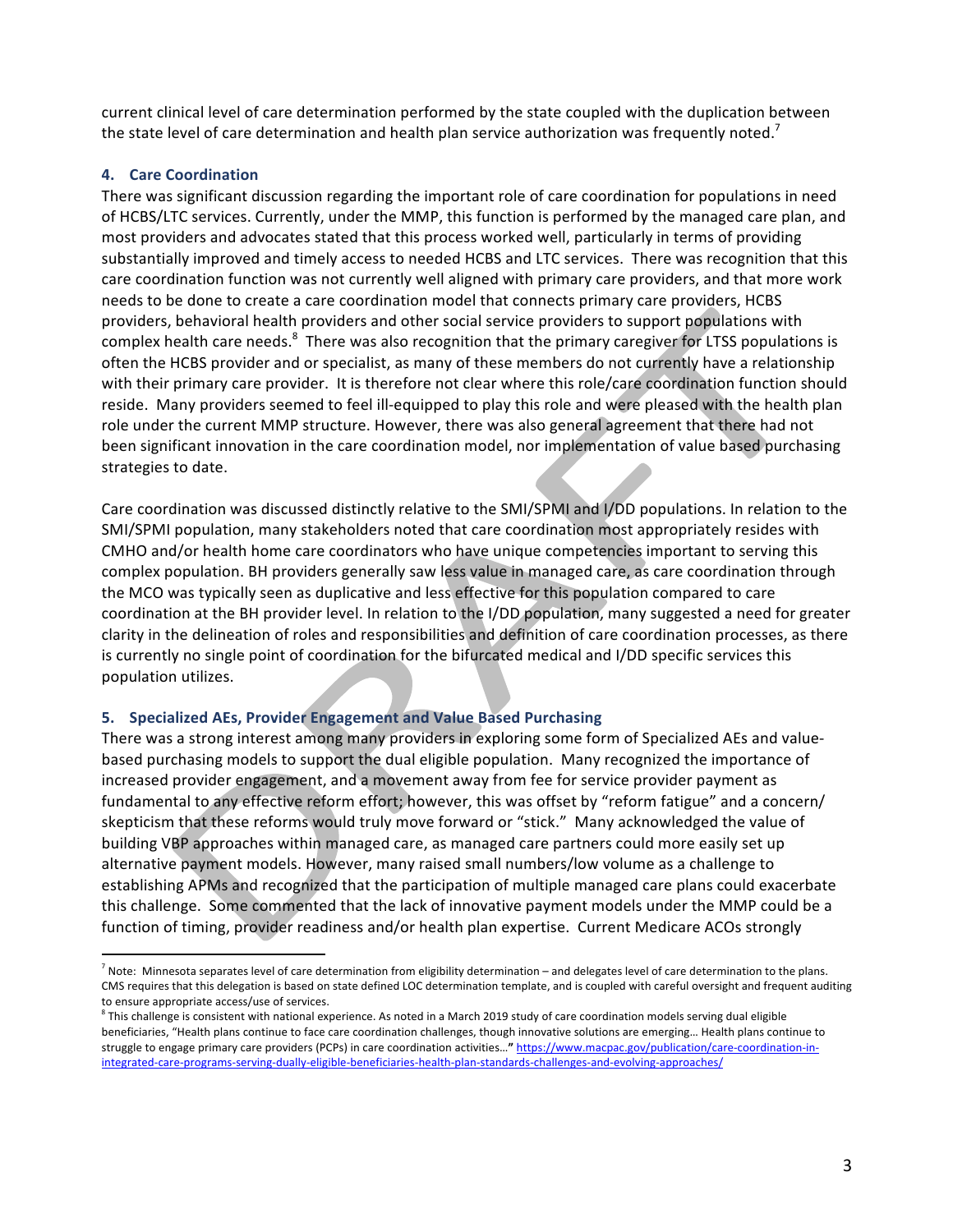encouraged models that integrated/aligned the Medicare and Medicaid funding streams – which seemed more feasible in a managed care environment. Some suggested that a pay for performance model, focused on key system performance metrics (e.g. rehospitalizations, ED use) would be a good place to start; perhaps such a model could be set up across payors to maximize volume, and be shared across provider types (HCBS providers, primary care/AEs).

#### **6. Project Scope: Workforce Development**

Multiple stakeholders cautioned EOHHS not to get too narrowly focused on the payment model – as none of this will succeed unless current workforce shortages and limitations are addressed. Specifically: existing home care waiting lists, geographic gaps in home care provider availability, a lack of community-based providers with expertise/capacity to serve populations with behavioral health needs, lack of HCBS career progression/certification/tiered rates, and a lack of step down/assisted living/other options "in between" home-based care and institutional care. These workforce limitations all substantially limit the program's potential to keep people in the community – and all generally fall outside of the direct responsibility of any dual eligibles payment model.

#### **7. Caution Regarding Transitions**

Many stakeholders noted that significant investments have already been made in the MMP program and suggested that to the extent possible, it would be preferable to "fix" the MMP, as opposed to selecting a new model. Many stakeholders also cautioned that for the transition period, the state should give strong preference to the extension of the status quo vs. interim solutions that would result in changing the system multiple times. It was also noted that there is a limited window during which a member can be passively transitioned from one integrated solution to another, so limiting gaps between integrated solutions would be preferable. Consumer supports during this transition period will be essential.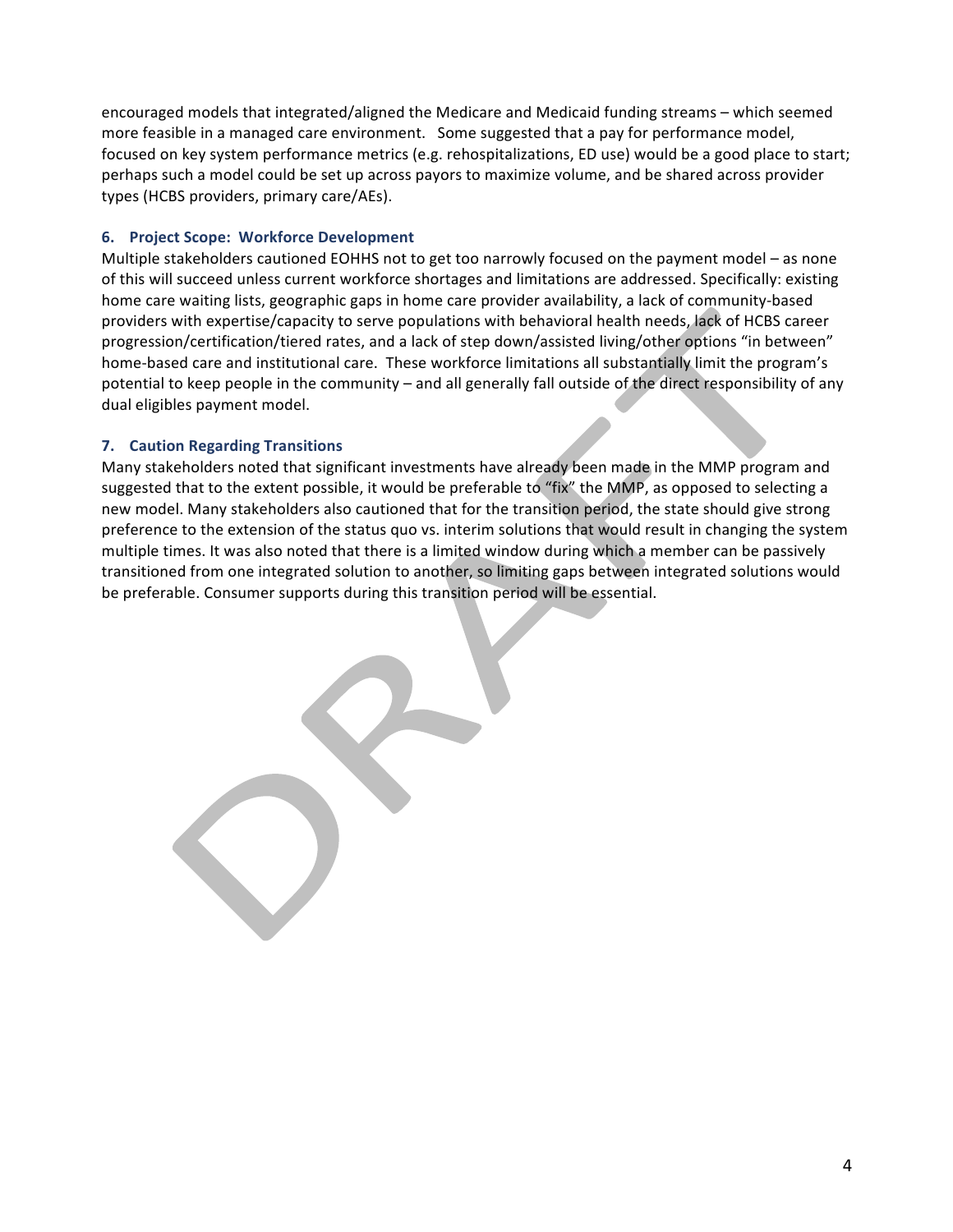#### **State Agencies**

- 1. RI Department of Behavioral Healthcare, Developmental Disabilities, and Hospitals (BHDDH)
- 2. RI Department of Children, Youth & Families (DCYF)
- 3. RI Department of Human Services (DHS)
- 4. RI Executive Office of Health and Human Services (EOHHS) Staff
- 5. RI Office of Healthy Aging

#### **Carriers**

- 6. Blue Cross Blue Shield of RI
- 7. Neighborhood Health Plan of RI
- 8. Tufts Health Public Plans
- 9. United Healthcare Community Plan

#### **Primary Care Providers, Accountable Entities and Hospitals**

- 10. Blackstone Valley Community Health Center
- 11. Coastal Medical
- 12. Hospital Association of RI
- 13. Integra
- 14. Integrated Health Partners
- 15. Lifespan
- 16. Prospect Health Services
- 17. Providence Community Health Center
- 18. Wood River Health Center

#### **HCBS and Long-Term Care Providers**

- 19. Cowesett Home Care
- 20. Home Care Services of RI
- 21. LeadingAge RI
- 22. PACE
- 23. RI Partnership for Home Care
- 24. RI Assisted Living Association

#### **Behavioral Health Providers**

- 25. CODAC
- 26. Community Care Alliance
- 27. East Bay Community Action Program (EBCAP)
- 28. Newport Mental Health
- 29. Phoenix House
- 30. The Providence Center

#### **Advocates/Other**

- 31. Economic Progress Institute (EPI)
- 32. ICI Implementation Council
- 33. RI Parent Information Network (RIPIN)
- 34. RI Organizing Project
- 35. The Substance Use and Mental Health Leadership Council of RI (SUMHLC)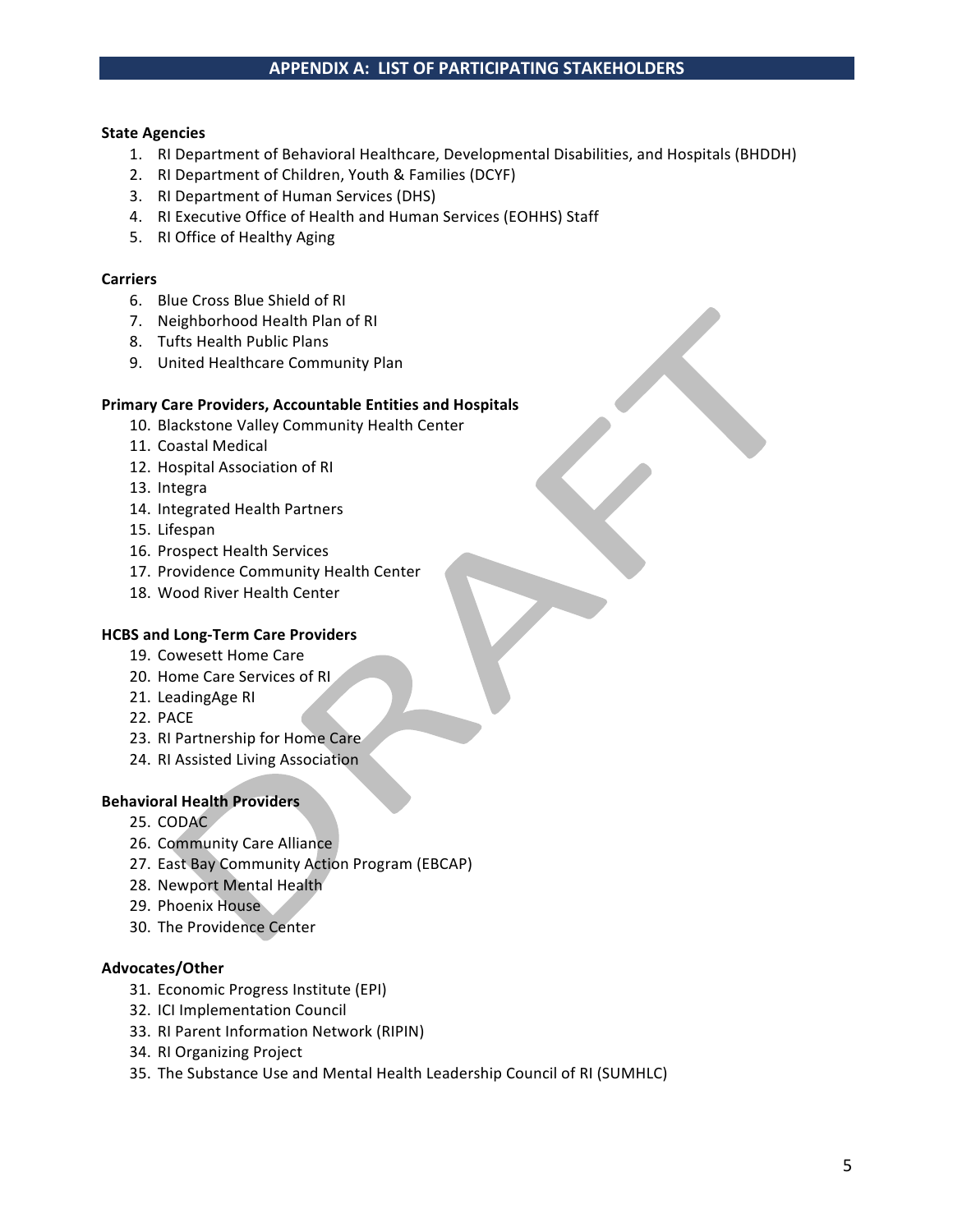# **APPENDIX B: PROGRAM PRIORITIES – DRAFT FOR DISCUSSION**

- 1. **Integrated or aligned Medicare/Medicaid solution** that encourages use of Medicaid paid home and community based services (HCBS) to enable vulnerable populations to remain in the community, and benefits member experience
- 2. **Engage Provider Based Organizations as a partner** in supporting complex populations transition providers away from FFS toward new alternative payment models that align financial incentives.
- 3. **Financially viable/sustainable solution** for EOHHS and our partners.
- 4. **Operational simplification + excellence** 
	- -- Enrollment processing.
	- -- Provider billing/payment.
- 5. Single solution supporting all dual eligible populations, with limited program eligibility exclusions.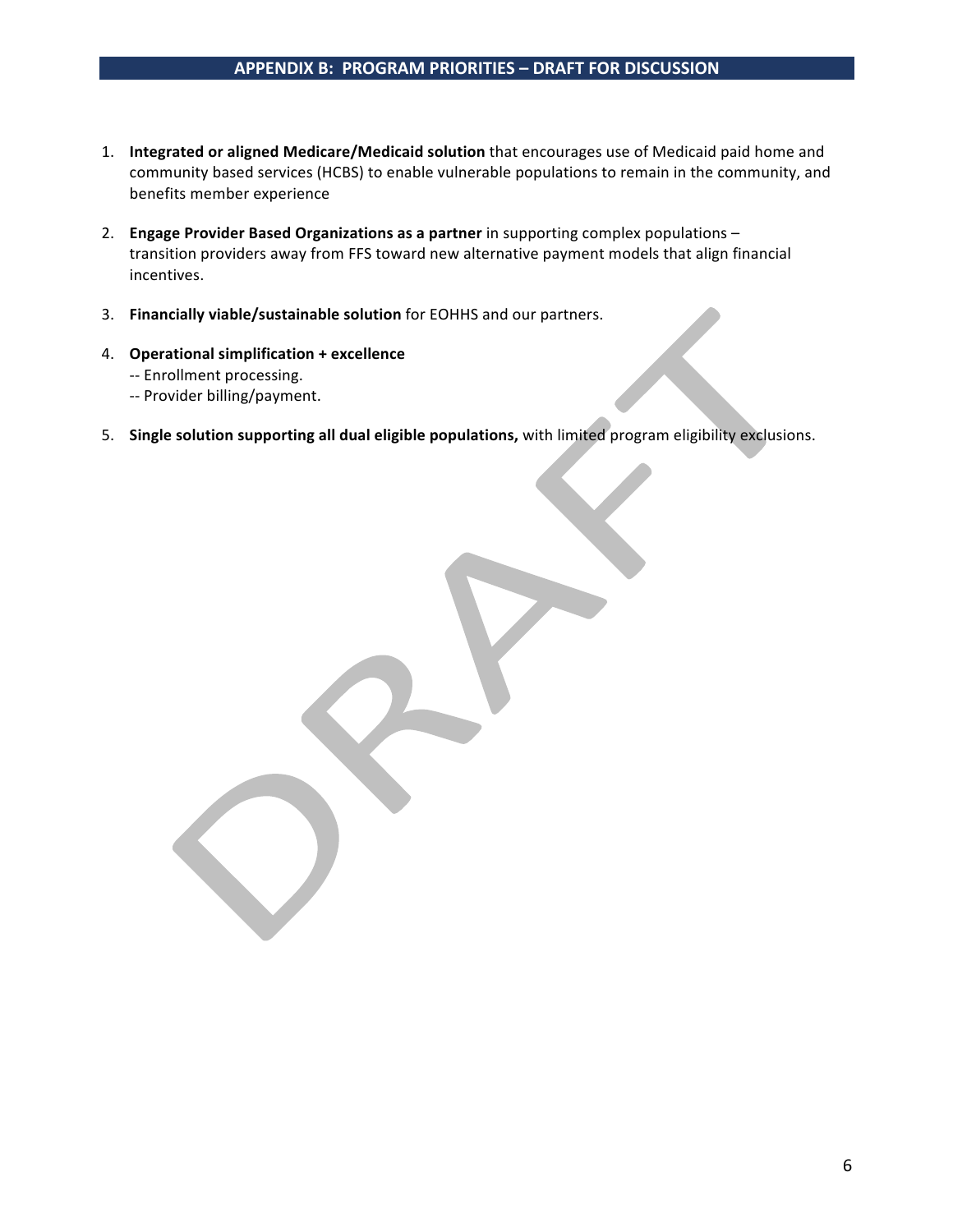#### **Option 1: Modified MMP Program**

*Extend the current contract with modifications*. *E.g. MMP States: RI, CA, IL, MA, MI, NY, OH, SC, TX*



# **Option 2: Aligned D-SNP**

Require Medicaid MCOs to offer a companion D-SNP product via core or separate contract

*E.g. Arizona, Minnesota, New Jersey*



# **Option 3: ASO/AE Model with Aligned AE Pilot**

ACO financial terms - pay for performance incentives based on

aligned metrics re: transitions of care

*Medicaid* only arrangement with ASO entity to administer the Medicaid duals program; plus financial alignment pilot with Medicaid AE/Medicare ACOs. E.g. "Connecticut plus"